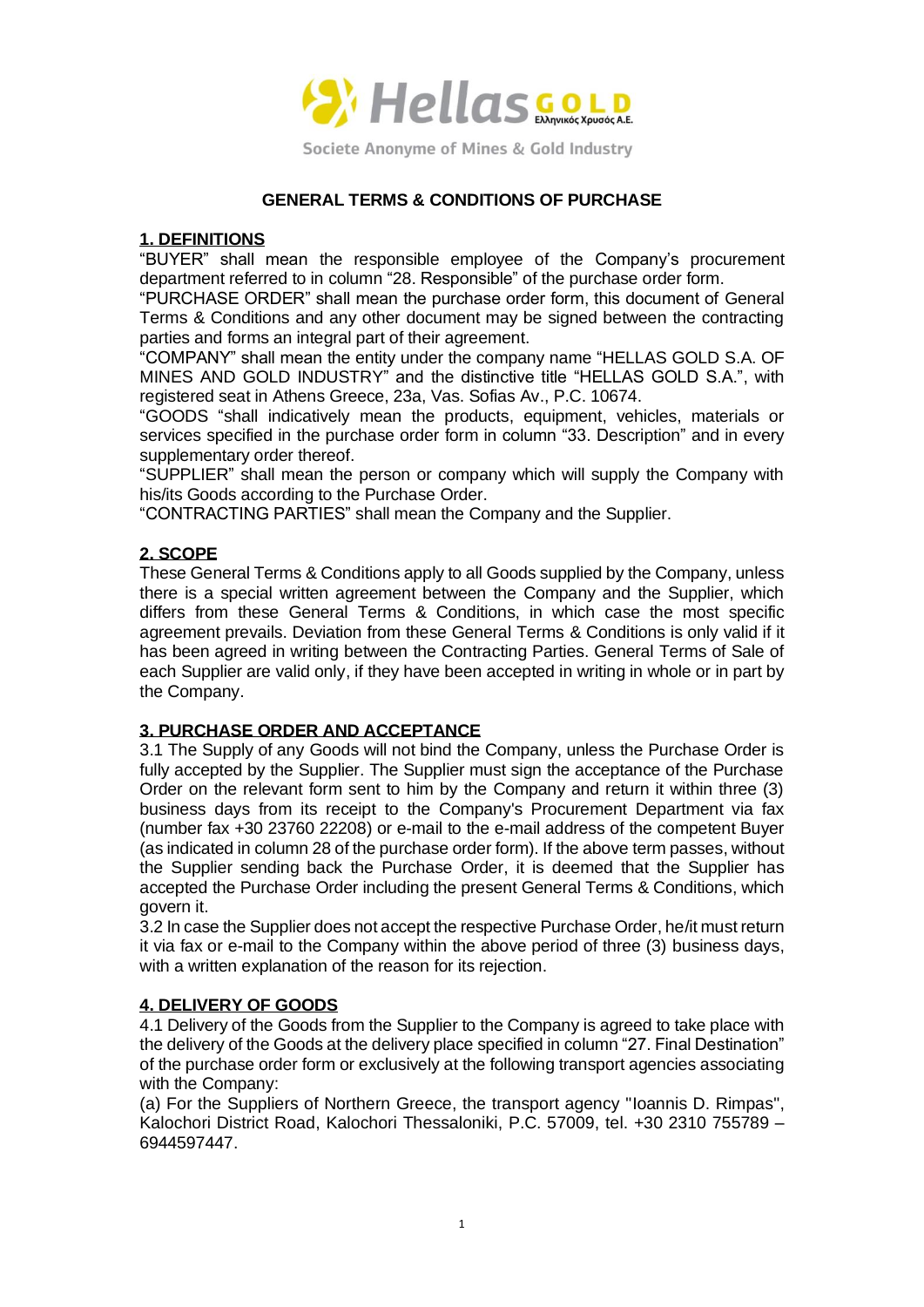

(b) For the Suppliers of Southern Greece, the transport agency "ΑFES ANDREOU – NIKOLAOS SETTAS OE – METAFORES OIKONOMIKI", 9 Naxou Str., Aigaleo, Attiki, P.C. 12242, tel. +30 210 3465000.

The Company reserves the right to change the aforementioned transport agencies following a single statement to the Supplier.

4.2 In any other case, the shipping/transportation costs are borne by the Supplier. Courier shipments will only be accepted upon written agreement between the Company and the Supplier and if respective reference is made to the purchase order form in column "48. Comments".

4.3 Delivery time of the Goods is the time stipulated in the Purchase Order and shall be strictly adhered to by the Supplier. Supplier shall give notice in writing immediately if any delay is foreseen. The Purchase Order has to be executed on a specific date as it stipulates a due date for delivery.4.4 Failure to deliver the Goods on the date specified in the Purchase Order or subsequently agreed in writing between the parties, shall entitle the Company, at its discretion, without prejudice to any other rights it may have, to:

(a) rescind the present purchase order,

(b) annul any other deliveries that may be pending and refuse to accept any subsequent delivery of the goods that the Supplier attempts to make, without itself bearing any cost, (c) claim recovery of direct and indirect/consequential damages which are in any way attributable to Supplier's failure to deliver the Goods on time.

#### **5. INSPECTION OF GOODS**

5.1 The Supplier shall accept and facilitate inspection of its Goods by the Company or by any third party duly appointed by the Company, upon relevant notification, whenever and wherever such inspection may take place, either at the Supplier's workplace/warehouse/facilities or in any other place the goods may be placed in.

5.2 Such inspection shall not relieve Supplier from any of his responsibilities and liabilities under the Purchase Order.

5.3 In any case, the Goods shall be subject to final inspection by the Company and acceptance or rejection upon delivery to the Company in accordance with the Purchase Order.

## **6. PASSING OF PROPERTY AND RISK**

Property and risk in the Goods shall pass on to the Company at the time of their delivery by the Supplier and their unreserved acceptance by the Company in accordance with the respective agreed delivery terms.

## **7. PAYMENT - INVOICING**

7.1 Payment will be effected by the Company for the Goods delivered and unconditionally accepted by it according to the payment conditions of the Purchase Order to the Supplier's Bank Account as designated by the latter to the Company. The respective invoice shall be duly issued by the Supplier and sent to the Company's Accounting Department of the Goods' final destination, as stated in column 27 of the purchase order form.

7.2 The single number of each Purchase Order shall be written on each respective invoice, delivery receipt, communication, parcel, package, while each invoice shall be issued for only one purchase order and not for more. Invoices which are inconsistent with the Purchase Order will not be accepted by the Company. Invoice issued according to the present provision shall be paid according to column 45 of the purchase order form.

#### **8. SAMPLES**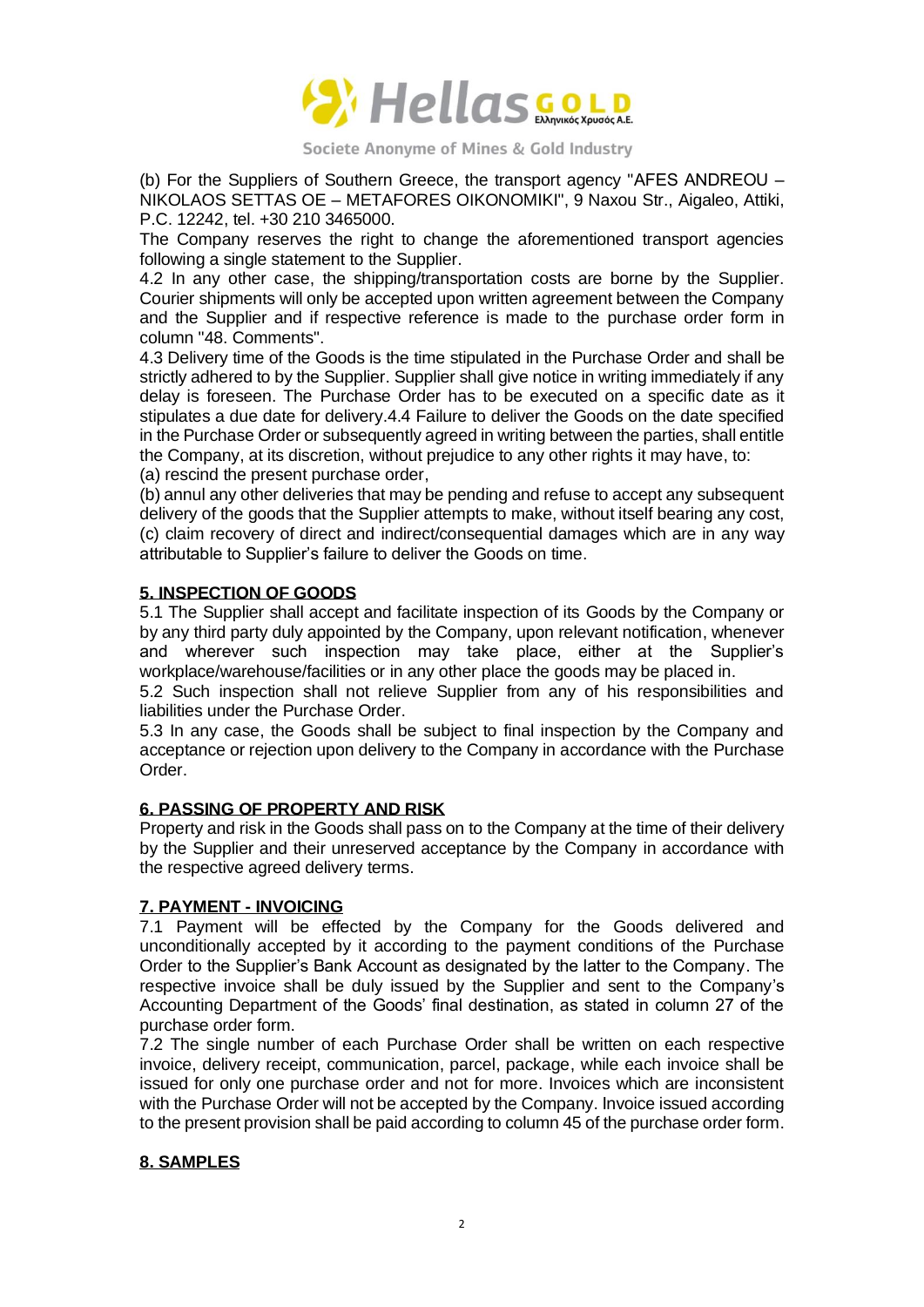

In case the Supplier sends to the Company samples, the Company shall not accept any charge for obtaining them and assumes no responsibility for their use.

#### **9. PACKING**

Supplier shall deliver goods properly packed for the avoidance of any damages. Every package of Goods shall have easily visible recognition signs. In case of explosives, chemicals or dangerous goods or goods with any other specificity, the security regulations (Greek and European) applicable to the packing or delivery shall be implemented under the Supplier's responsibility and shall be accompanied by the necessary certificates. Supplier shall effect and maintain at his own expense, during the goods' carriage and up to their proper delivery to the Company, insurance of goods against any risk or danger and for their replacement value in accordance with the Purchase Order.

## **10. CHANGES TO THE PURCHASE ORDER**

10.1 Company reserves the right to make at any time changes in the Purchase Order or any part thereof after giving notice to the Supplier within a reasonable time period and the Supplier shall make every effort to comply with these changes.

10.2 Supplier shall promptly notify the Company in the event that any Goods subject of the Purchase Order is affected by changes in drawings, specifications or in anything else relevant to the Purchase Order and shall not incorporate any such changes in the order without the Company's prior written consent.

## **11. SPECIFICATIONS – DEFECTIVE PRODUCTS – GUARANTEE**

11.1 Supplier warrants that the Goods comply in every respect with the specifications, drawings and any other data forming part or referring to the present Purchase Order and that they are free of any legal or actual defect or lack of agreed characteristics.

11.2 In the case of Goods delivered to the Company not conforming with those specified in the Purchase Order whether by reason of not being of the quality or in the quantity or measurement stipulated in the purchase order or having legal or actual defects or lacking of agreed characteristics or being unfit for the purpose for which they are ordered, the Company shall have the right to reject such goods and:

(a) demand from the Supplier to repair or replace such goods with other not having any defects or lacking of the agreed characteristics, within a period defined by the Company, without the latter incurring any cost, or

(b) rescind the present purchase order,

(c) annul any other deliveries that may be pending without itself bearing any cost and

(d) claim against the Supplier recovery of any direct and indirect/consequential damages that it has suffered including delivery cost, inspection cost and cost for sending back and/or storing goods.

11.3 Supplier provides warranty for the Goods as this warranty shall be stipulated in the purchase order form.

## **12. RESCISSION – TERMINATION**

12.1 In the event of any breach of any terms and conditions of the purchase order from the Supplier, including delivery of defective products or failure to deliver goods by the due date, the Company, without prejudice to any other of its rights, may rescind the Purchase Order. In this case, Supplier is obliged to reimburse the Company for any direct and indirect/consequential damages that it has suffered.

The present Purchase Order may be terminated at any time and for any reason by the Company giving notice in writing and within a reasonable time. On receipt of such notice, Supplier will cease production or delivery of the Goods specified in the Purchase Order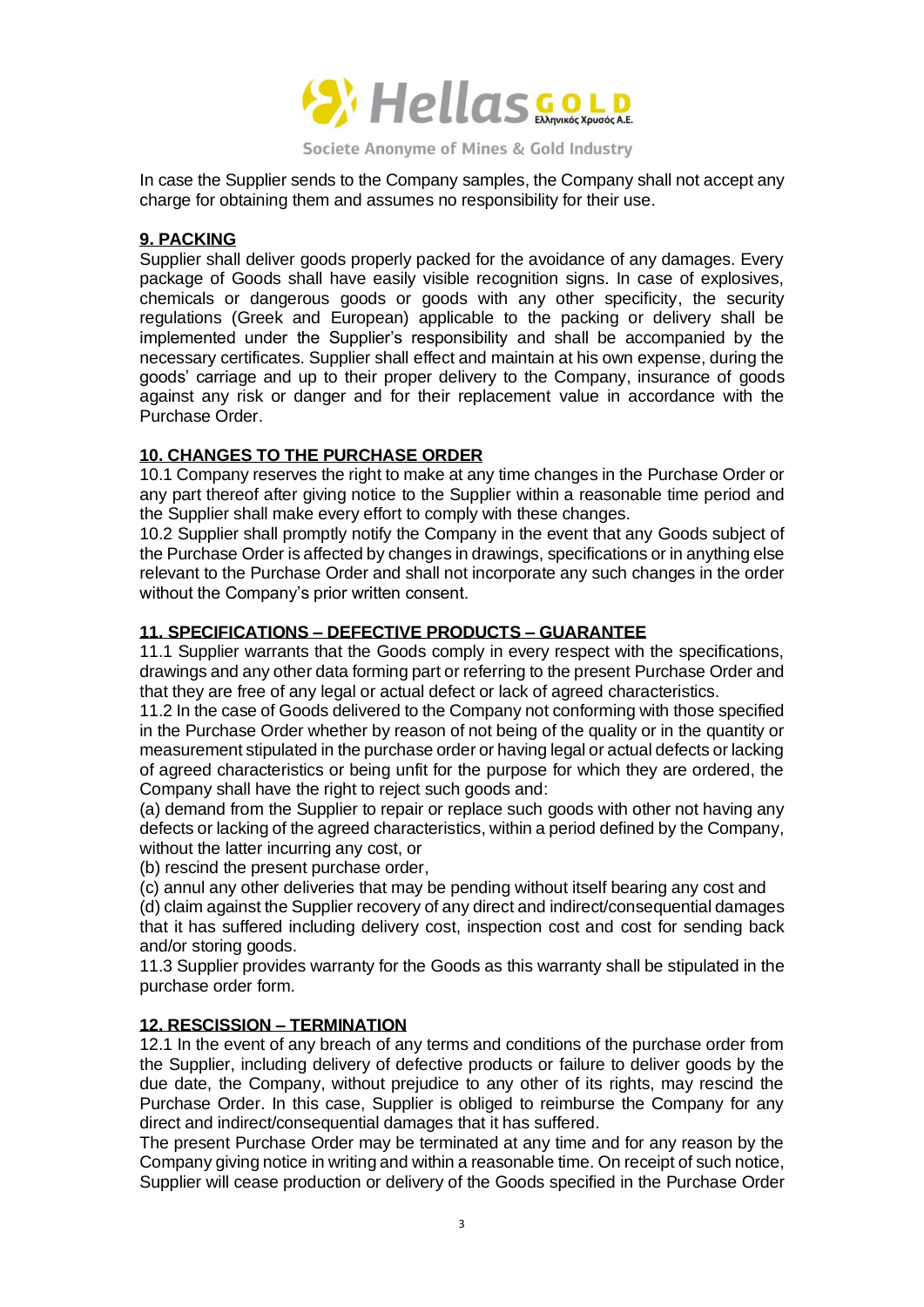

and the Company shall pay to the Supplier fees and expenses for the products already properly delivered to it or reasonable price for goods on deliverable state at the date when such notice is received by the Supplier.

12.2 Each of the contracting parties reserves the right to terminate the present purchase order if the other party becomes bankrupt, or is in any other similar state of insolvency or joins the restructuring scheme under the Greek Bankruptcy Code (Article 99 of Bankruptcy Code), is placed in liquidation or in compulsory receivership or in general is in a condition that decisively affects the ability of that party to meet its obligations against the other party.

# **13. CONFIDENTIALITY - SECRECY - DATA PROTECTION**

13.1 Any Purchase Order placed by the Company including all accompanying drawings, designs and any information relevant to the Purchase Order is agreed to be confidential and shall not be disclosed to third parties without the prior written consent of the Company. All respective information remains the property of the Company and must be returned to the latter as soon as requested. Moreover, the Supplier shall not make use of the company name of the Company and of any company associated/affiliate of the Company as well as the present transaction without the prior explicit written consent of the Company.

13.2 In accordance with the data protection provisions in force, both Parties agree that the processing of personal data serves the legitimate interest as defined by the applicable national and European legislation and declare their compliance with the applicable legislative and regulatory framework. The Supplier is responsible to take all necessary and appropriate technical and organizational measures for the protection of personal data which come to its knowledge under the present agreement and must ensure that the aforementioned data are fully secured and to cooperate in any way and assist, if required, the Company in relation to its compliance with the Data Protection Laws, including but not limited to provide assistance to the Company in (a) access, modification or deletion of data; (b) restriction or objection to data processing; and (c) portability of personal data.

## **14. FORCE MAJEURE**

Neither party shall be liable for any failure to fulfill any term of the Purchase Order if fulfillment has been delayed, interfered with or prevented by force majeure. As force majeure may be deemed all facts beyond the reasonable control of the contracting parties which affect the execution of the present order. In case the Supplier is unable to fulfill its obligations due to force majeure, then it must inform the Company about the event or circumstances that constitute force majeure and clarify the obligations, the fulfillment of which is hindered or is to be prevented, within five (5) days from when the Supplier became aware or had to become aware of the relevant event or circumstance which constitutes force majeure. Strikes, riots or the closure of a material storage area are not incidents of force majeure.

## **15. SUPPLIER'S LIABILITY - INDEMNITY**

Supplier shall be responsible for and shall indemnify the Company from and against all claims or demands of any person who has suffered loss or damages (injury or property loss or damage) due to Supplier's or his associates' acts or omissions regarding the execution of the present purchase order or by chance of it in relation to the execution of the Purchase Order or on that occasion.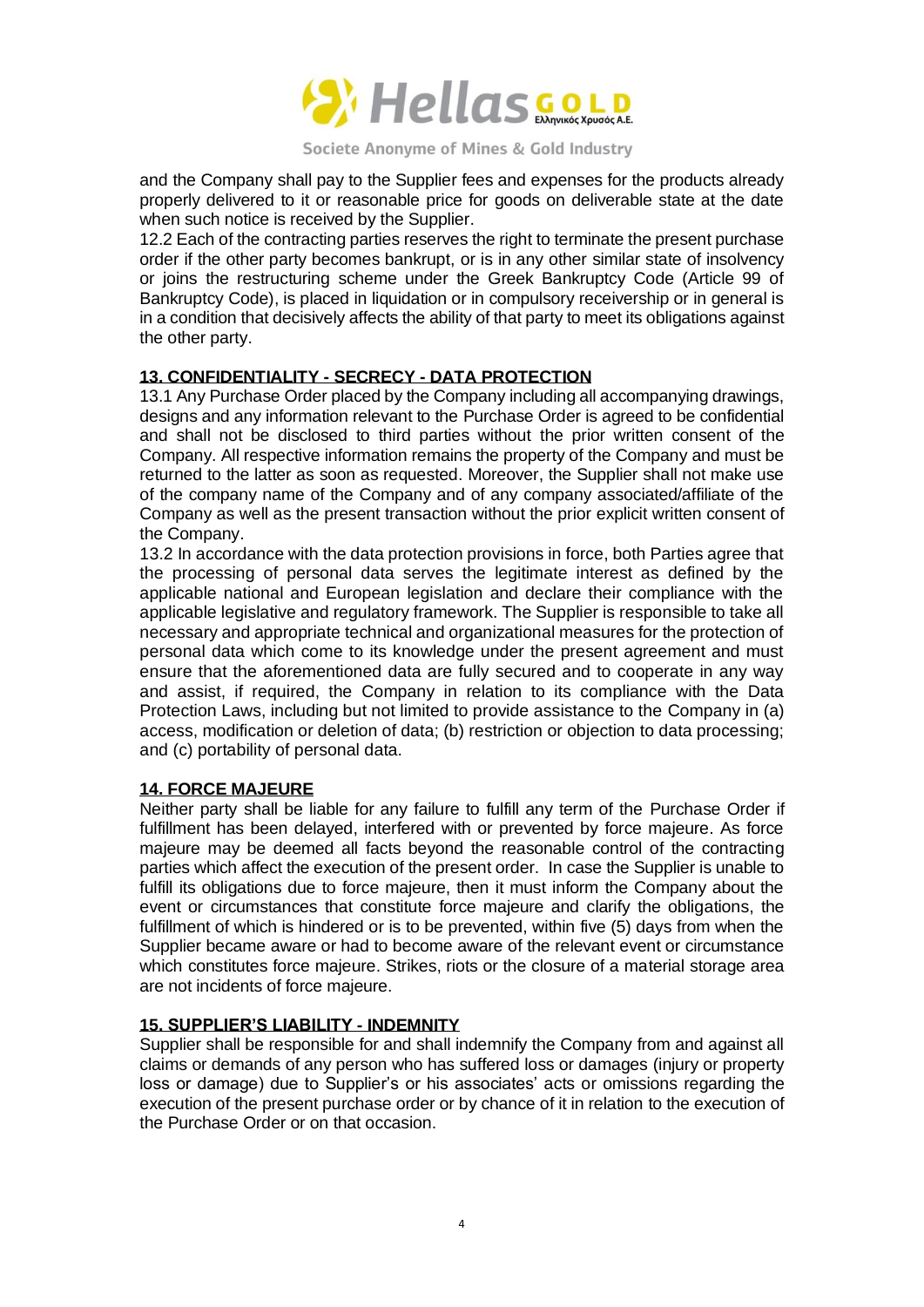

#### **16. PATENTS AND COPYRIGHT**

Supplier shall protect and indemnify the Company and its personnel against any and all liability by reason of any third party's claim in respect of any patent, copyright or trademark or similar rights, resulting from the sale and use of Goods.

## **17. INSURANCE**

The Supplier is obliged at his own expense to conclude and maintain insurance against any risk during the transport of the Goods and until their delivery to the Company as defined here in case of purchase of goods, machinery, vehicles, materials, and General Liability Insurance in case of purchase of services, with a limit of compensation that will be defined in the purchase order form, but also any other insurance required for the completion of the Purchase Order. Upon request, the Supplier must provide insurance certificates or any other evidence the Company may request to confirm that the Supplier has complied with this term.

#### **18. SPECIAL CONDITIONS**

Where special conditions are stated in the purchase order, those conditions shall apply equally with the general terms and conditions shown herein apart from the cases where there is any inconsistency between the general and special conditions, in which case the special conditions shall prevail.

#### **19. ASSIGNMENT**

Supplier may not assign in any manner to any third party rights of any kind deriving from the present purchase order without the Company's prior written consent.

## **20. APPLICABLE LAW - JURISDICTION**

The purchase order form, the General Terms & Conditions and every agreement between the Supplier and the Company shall be governed and construed in accordance with laws of Greece.

The courts of Athens shall be exclusively competent to resolve any disputes or disagreements which may arise under or in relation to the purchase order form, the General Terms & Conditions and every agreement between the Supplier and the Company in general.

#### **21. MISCELLANEOUS**

21.1 The Supplier must comply with all applicable anti-corruption laws and Company's policies as published in the Company's website [https://www.hellas-gold.com/ellinikos](https://www.hellas-gold.com/ellinikos-xrysos/company-policies#en)[xrysos/company-policies#en.](https://www.hellas-gold.com/ellinikos-xrysos/company-policies#en) Acceptance of the Purchase Order shall also constitute acceptance of the aforementioned legislation and policies and Supplier's full compliance. The Supplier must not give or offer to give, receive, or agree to accept, any payment, gift or other advantage which violates applicable anti-corruption laws. Any violation of the above terms, of the Company's policies and regulations by the Supplier constitutes a violation of the terms of the Purchase Order and provides the Company with the right to terminate it immediately.

21.2 The Supplier is an independent supplier, and in performing its obligations under the Purchase Order is not for any purpose a partner, joint venturer, servant, agent or employee of the Company. The Supplier acknowledges that it has no authority to bind the Company.

21.3 In the event that any term of the General Terms & Conditions is deemed invalid, the remainder shall remain in force as long as the invalid term has not been included in them.